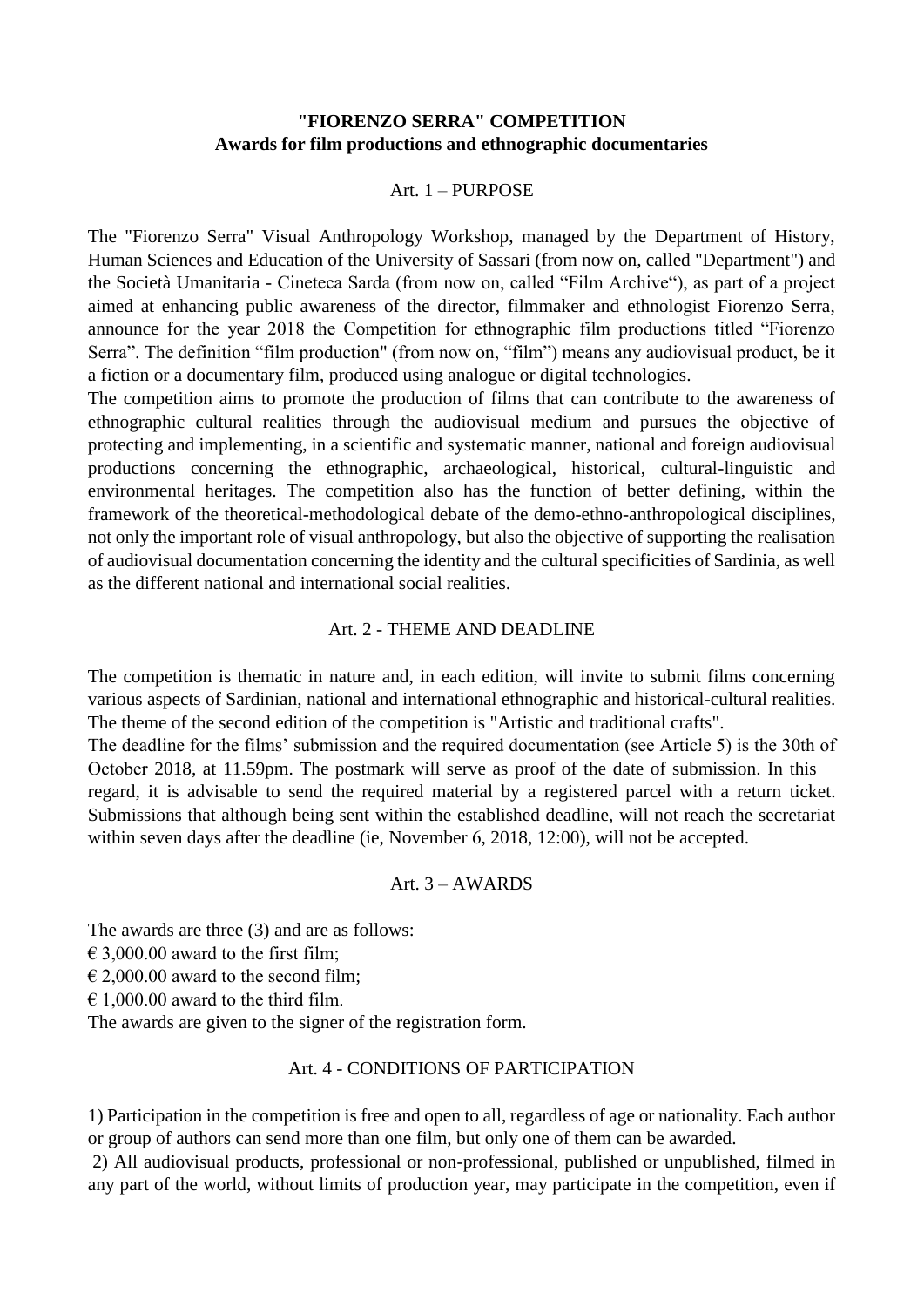they have been submitted to other competitions or festivals, as long as the theme is the one indicated in art. 2.

3) The films may be produced in any format and support, but only those with a resolution equal to or greater than 720p will be taken into consideration. In order to take part in the competition, the film can be sent via the internet; however, it is also possible to send it through ordinary mail (always complying with the minimum resolution standard of 720p). In any case, the two methods of sending must contain all the required documentation.

4) Foreign films will have to be subtitled, preferably in Italian or alternatively in English.

5) Films for which there is no full ownership of the rights to participate in the competition and for public screening are not allowed to participate.

6) Advertising films are not allowed, exclusively musical documentaries and editorial film-videos, of an expressly promotional or commercial type, are not allowed. Films which harm human rights and dignity in any way are not allowed.

7) The signer of registration form for the competition is fully responsible for all the responsibilities deriving from an improper use of the film against the producer and/or any third part that may feel offended due to the contents of the film.

8) The cost of sending the materials is a responsibility of the participant.

9) The organisation owes nothing to those who submit a film to the competition, either in a personal capacity or as a rent for the film or to the benefit of the producer or distributor.

10) Participation in the competition automatically implies full acceptance of these rules.

# Art. 5 - FORM OF PARTICIPATION

For the purposes of a correct participation, a registration form is available and must be completed by the person presenting the work, in its entirety and original signed.

Registration can be made on the site: [www.concorsofiorenzoserra.it](http://www.concorsofiorenzoserra.it/)

The registration form and the competition announcement are available on the websites: www.lacinetecasarda.it; the Facebook page Laboratorio di Antropologia Visuale Fiorenzo Serra; www.dissufdidattica.uniss.it; www.uniss.it.

The film and the required documentation, if sent by ordinary mail, must be placed in a closed envelope showing on the outside, on both sides, the heading "COMPETITION FIORENZO SERRA 2nd EDITION", and sent by the deadline, to the following address: Laboratorio di Antropologia Visuale Fiorenzo Serra, Dipartimento di Storia, Scienze dell'Uomo e della Formazione Via Zanfarino n. 62, 07100 Sassari. The digital copy can be sent through the web to the e-mail: [info@concorsofiorenzoserra.it](mailto:info@concorsofiorenzoserra.it) . In both cases, the sending must be complete with all the required materials and the complete documentation.

The documentation must contain the registration form, originally signed through the website (www.concorsofiorenzoserra.it) or by post. In both cases they must be sent:

1. the film in digital format with a minimum resolution of 720p; alternatively, with regards to the physical transmission, 5 DVD copies, with a minimum resolution of 720p;

2. a trailer or extracts from the film that will be used in the competition's promotion;

3. the synopsis of the film in Italian and English (max 600 characters) in Word format;

4. biography and filmography of the author or authors in Italian and English (max 1000 characters) in Word or PDF format;

5. technical sheet of the film, with cast & credits, in Italian and English, and the list of the musical tracks (author and title of the track) used in the soundtrack;

6. at least three stage photographs (jpeg format - 300 pixels / inch);

7. one or more photos of the author or authors (jpeg format - 300 pixels / inch).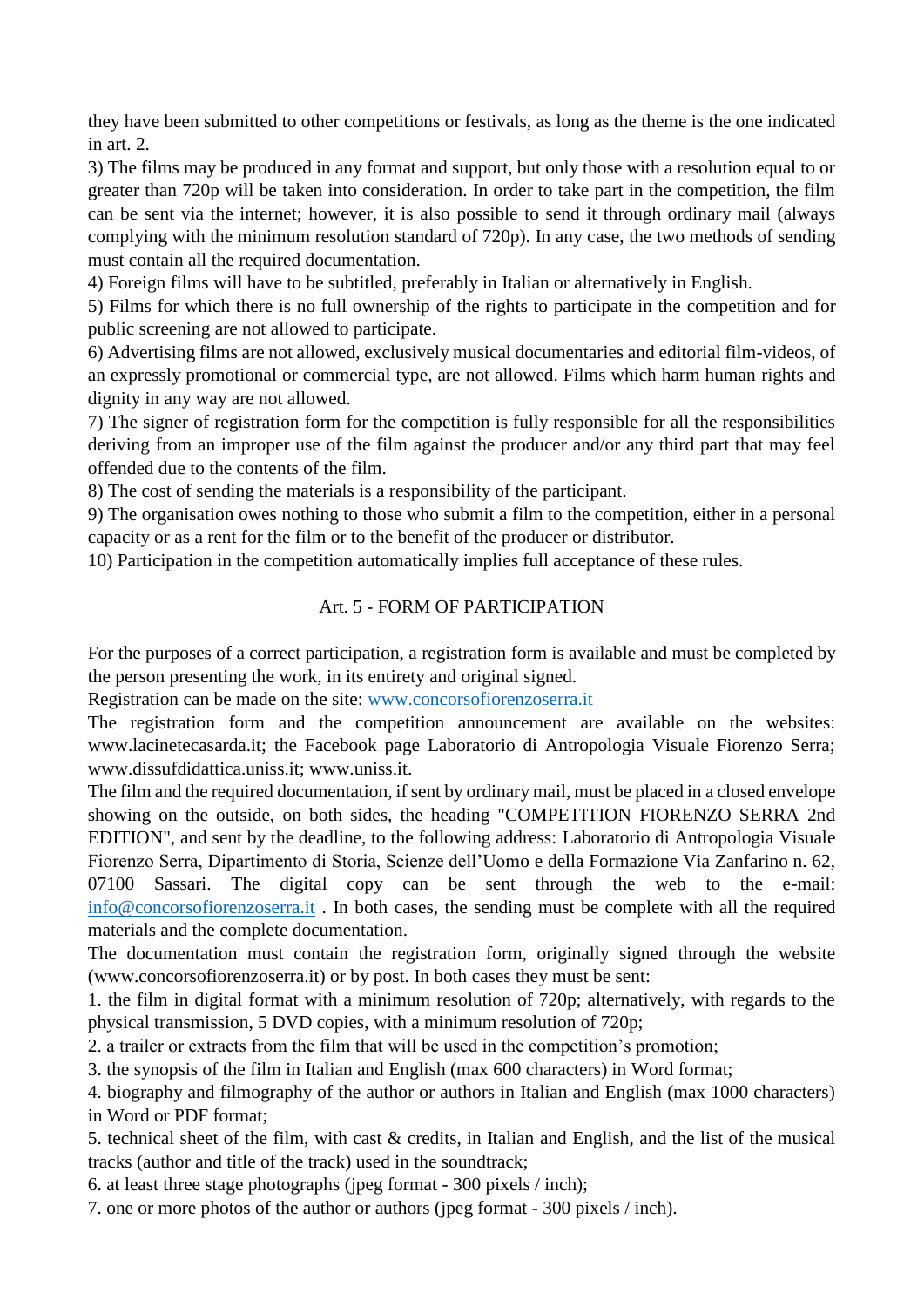We also recommend sending informative material about the film and the authors (for example, a pressbook); this information will be used in the communication with the press for the promotion of the competition. International shipments by postal or courier service, coming from non-EU countries, must be accompanied by a proforma invoice "for cultural use only, without commercial value". The organisation of the festival will not be charged with customs fees. The sending of the parcel containing the material can be reported to the secretariat of the competition at the following email address: [info@concorsofiorenzoserra.it](mailto:info@concorsofiorenzoserra.it)

All the materials sent, both films and documentation, will not be returned and will be kept at the Archives of the Anthropology Workshop "Fiorenzo Serra" and of the Film Archive, for exclusive cultural and educational purposes. For any doubt or request for clarification, contact the secretariat of the Competition at the following address: [info@concorsofiorenzoserra.it](mailto:info@concorsofiorenzoserra.it)

## Art. 6 – LIABILITIES

By signing the registration form the author declares: a) that the work submitted does not violate any laws and regulations in force or rights of third parties; b) to be the holder of all the rights to use the work and the music (including providing adequate documentation); c) to relieve the organisation of all losses, damages, liabilities, costs and charges of any kind that may be incurred due to the content of its work and its public display; d) to irrevocably renounce any claim and any action, request or recourse against the organisers of the Competition (Department of History, Human Sciences of the University of Sassari and Società Umanitaria - Cineteca Sarda), members of the Jury, and of all the people involved in the competition in any way and relieves them from any responsibility in this regard.

# Art. 7 - PRESELECTION AND JURY

The competition will be divided into three phases.

1st phase: the films received within the deadline will be pre-selected by a commission composed of the promoters of the competition, the "Fiorenzo Serra" Workshop and the Film Archive. Films received after seven days from the expiry of the competition (see Article 2) and those submitted without the required, complete and correct documentation (see Articles 4 and 5) will be excluded from the pre-selection. The authors of the film will receive communication by mail of their selection to the final competition.

2nd phase: The selected films will be examined by a jury nominated by the promoters of the competition. The awards will take place following the unquestionable judgment of the jury, that will be solely responsible for identifying the winners.

3rd phase: A public event with the screening of the films in competition, or a further selection of the same, which will end with the public award ceremony with the announcement of the winners (see art.8).

The jury will be composed of 5 members, with the following criteria: an expert in ethno-demoanthropological disciplines; a cinema expert; a personality from the world of culture; a member appointed by the "Fiorenzo Serra" Anthropology Workshop; a member appointed by the Società Umanitaria - Cineteca Sarda. The jury will elect a "jury president" among its members.

The awards will be given to the films that will best address the theme of the competition. Therefore, the jury will be asked to evaluate the thematic relevance, the communicative and directorial effectiveness expressed in the narrative and aesthetic dimension of the film and any other elements that it considers appropriate to consider for the identification of the winners. The jury can decide to